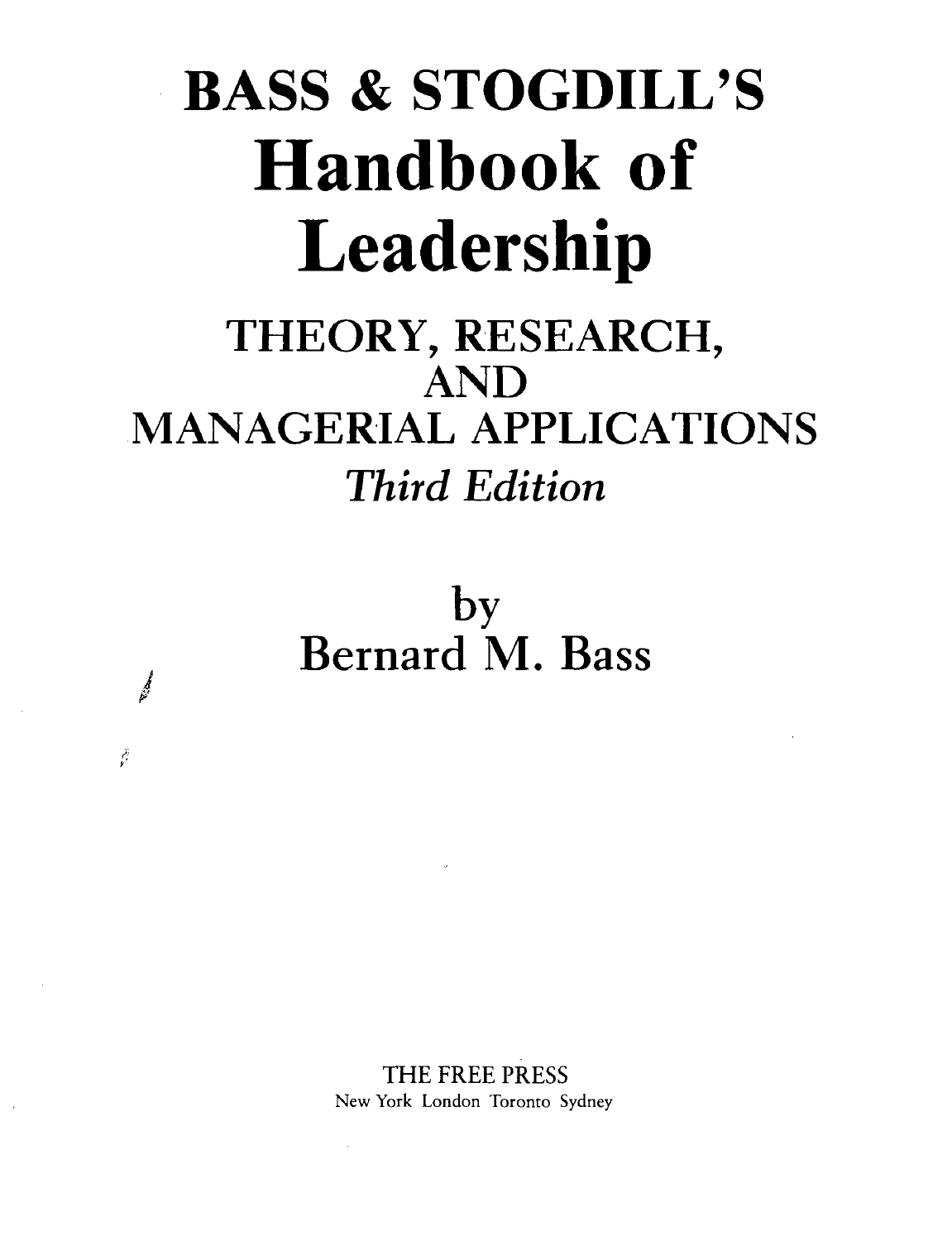## **Contents**

Preface to the Third Edition xi

#### **PARTI Introduction to Concepts and Theories of Leadership**

- **1. Concepts of Leadership 3**  The Beginnings • The Meaning of Leadership • Leadership and Headship • An Evolving, Expanding Conceptualization • Summary and Conclusions
- **2. Typologies and Taxonomies of Leadership** *21*  Examples of Classifications • Commonalities in Taxonomies • Summary and Conclusions
- **3. An Introduction to Theories and Models of Leadership 37**  Personal and Situational Theories • Interaction and Social Learning Theories • Theories and Models of Interactive Processes • Perceptual and Cognitive Theories • Hybrid Explanations • Methods and Measurements • Summary and **Conclusions**

#### **PART II Personal Attributes of Leaders**

**^\4. Traits of Leadership: 1904-47 59**  Methods • Results • Summary and Conclusions **5. Traits of Leadership: A Followup** *78*  Improvements in Methods and Measurements • Comparison of the Reviews of 1948 and 1970 • Factor Analysis of the Traits of Leadership •

Summary and Conclusions

- **6. Leadership and Activity Level 89**  Energy and Assertiveness • Talking and Leading • Time and Effort • Summary and Conclusions **7. Task Competence and Leadership 97**  The Meaning and Effects of Competence • Competence and Leadership • Summary and Conclusions **8. Interpersonal Competence and Leadership 110**  Basic Interpersonal Skills • Social Insight, Empathy, and Leadership • Summary and Conclusions **9. Authoritarianism, Power Orientation, Machiavellianism, and Leadership** *124*  The Authoritarian Personality • Authoritarianism and Leadership • Power, Interpersonal Competence, and Leadership • Machiavellianism • Summary and Conclusions **10. Values, Needs, and Well-being of Leaders 140**  Values • Achievement Motivation and Task Orientation • Risk Taking • Concepts of the Self • Health, Well-being, and Leadership • Leaders' Organizational Values, and Orientation • Satisfaction with the Leadership Role • Summary and Conclusions **11. Accorded Status, Esteem, and Leadership 166**  Meaning of Status and Esteem • Status • Esteem • Summary and Conclusions **Vl2. Charismatic, Charismalike, and Inspirational Leadership** *184*  The Concept of Charismatic Leadership • The Charismatic Relationship • The Charismatic Leader in Complex Organizations: A Conceptual Examination • Empirical Studies of
- vii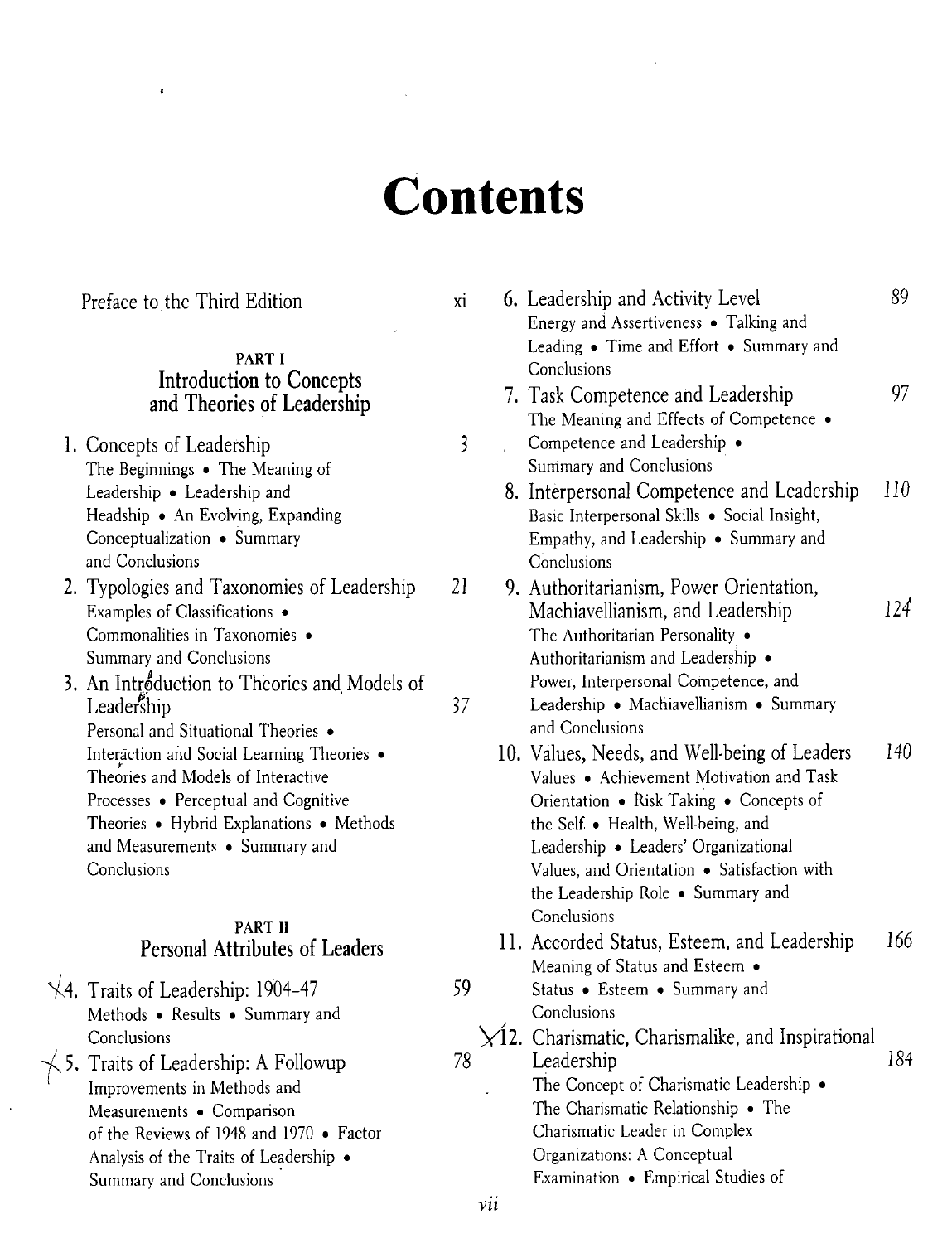**Contents** 

Charismatic Effects • Inspirational Leadership • Transformational Leadership: Charisma, Inspiration, and Intellectual

Stimulation • Summary and Conclusions

#### **PART III Power and Legitimacy**

|                            | 13. Power and Leadership                            | 225 |  |  |  |
|----------------------------|-----------------------------------------------------|-----|--|--|--|
|                            | Definitions of Social Power . Sources of            |     |  |  |  |
|                            | Power • Power and Emergence as a                    |     |  |  |  |
|                            | Leader • The Bases of Power •                       |     |  |  |  |
|                            | Comparisons of the Bases of Power .                 |     |  |  |  |
|                            | Summary and Conclusions                             |     |  |  |  |
|                            | 14. Leadership and the Distribution of Power<br>252 |     |  |  |  |
|                            | Importance of Differences in Power .                |     |  |  |  |
|                            | Distribution of Power in Communities and            |     |  |  |  |
|                            | Organizations • The Power of the Group •            |     |  |  |  |
|                            | Power, Leadership, and Structure .                  |     |  |  |  |
|                            | Industrial Democracy . Power Sharing at             |     |  |  |  |
|                            | the Immediate Work-Group Level .                    |     |  |  |  |
|                            | Summary and Conclusions                             |     |  |  |  |
|                            | 15. Conflict and Legitimacy in the Leadership       |     |  |  |  |
|                            | Role                                                | 274 |  |  |  |
|                            | Sources of Conflict . Incongruities in              |     |  |  |  |
|                            | Status, Esteem, and Ability . Within-Role           |     |  |  |  |
|                            | Conflict . Resolving Conflict . Managing            |     |  |  |  |
|                            | Conflict . Legitimation and Conflict .              |     |  |  |  |
|                            | Summary and Conclusions                             |     |  |  |  |
|                            | 16. Authority, Responsibility, and Leadership       | 305 |  |  |  |
|                            | Authority • Responsibility • Studies of             |     |  |  |  |
|                            | Organizational Authority, Responsibility, and       |     |  |  |  |
|                            | Delegation • Summary and Conclusions                |     |  |  |  |
|                            |                                                     |     |  |  |  |
|                            | <b>PART IV</b>                                      |     |  |  |  |
| The Transactional Exchange |                                                     |     |  |  |  |
|                            |                                                     |     |  |  |  |
|                            | 17. Leadership as Contingent Reinforcement          | 319 |  |  |  |
|                            | Leadership as a Social Exchange .                   |     |  |  |  |
|                            | Reinforcement Leadership and                        |     |  |  |  |
|                            | Followership • Reinforcement and the                |     |  |  |  |

- Emergence of Leaders The Dynamics of the Exchange Relationship • Summary
- and Conclusions
- **. Leader-Follower Interactive Effects 339**  Contributions of Leadership to the Transactional Relationship • Followers' Impact on Leaders • Mutual Influence of Leaders and Followers • Summary and Conclusions
- **19. Moderators of the Use and Effects of Contingent-Reinforcement Leadership 362**  Limits to Contingent Reinforcement • Constraints on the Use and Impact of Feedback • Constraints on the Performance-Appraisal Interview • Implicit Theories of Leadership as Moderators • Summary and Conclusions

#### **PART V Leadership and Management**

- **20. The Work of Leaders and Managers 383**  What Leaders and Managers Do • Methods of Studying What Managers Do • Time Spent and Work Done by Managers • Mintzberg's Managerial Roles • Characteristics of the Managerial Processes • Moderators of the Manager's Work, Function, and Roles • Effective Managerial Activities and Role Taking • Summary and Conclusions
- **21. Autocratic and Authoritarian versus Democratic and Egalitarian Leadership 415**  The Two Opposing Approaches • Authoritarian and Democratic Leadership • Effects of Authoritarian and Democratic Leadership • Antecedent Conditions That Moderate the Effects • Large-scale, Longterm Comparisons of Autocratic and Democratic Systems • Interpretive Problems and Issues • Summary and Conclusions
- **22. Directive versus Participative Leadership 436**  The Continuum • Antecedents of Direction and Participation • General Effects of Directive and Participative Leaders • Contingent Effects of Directive and Participative Leadership • A Deduced

viii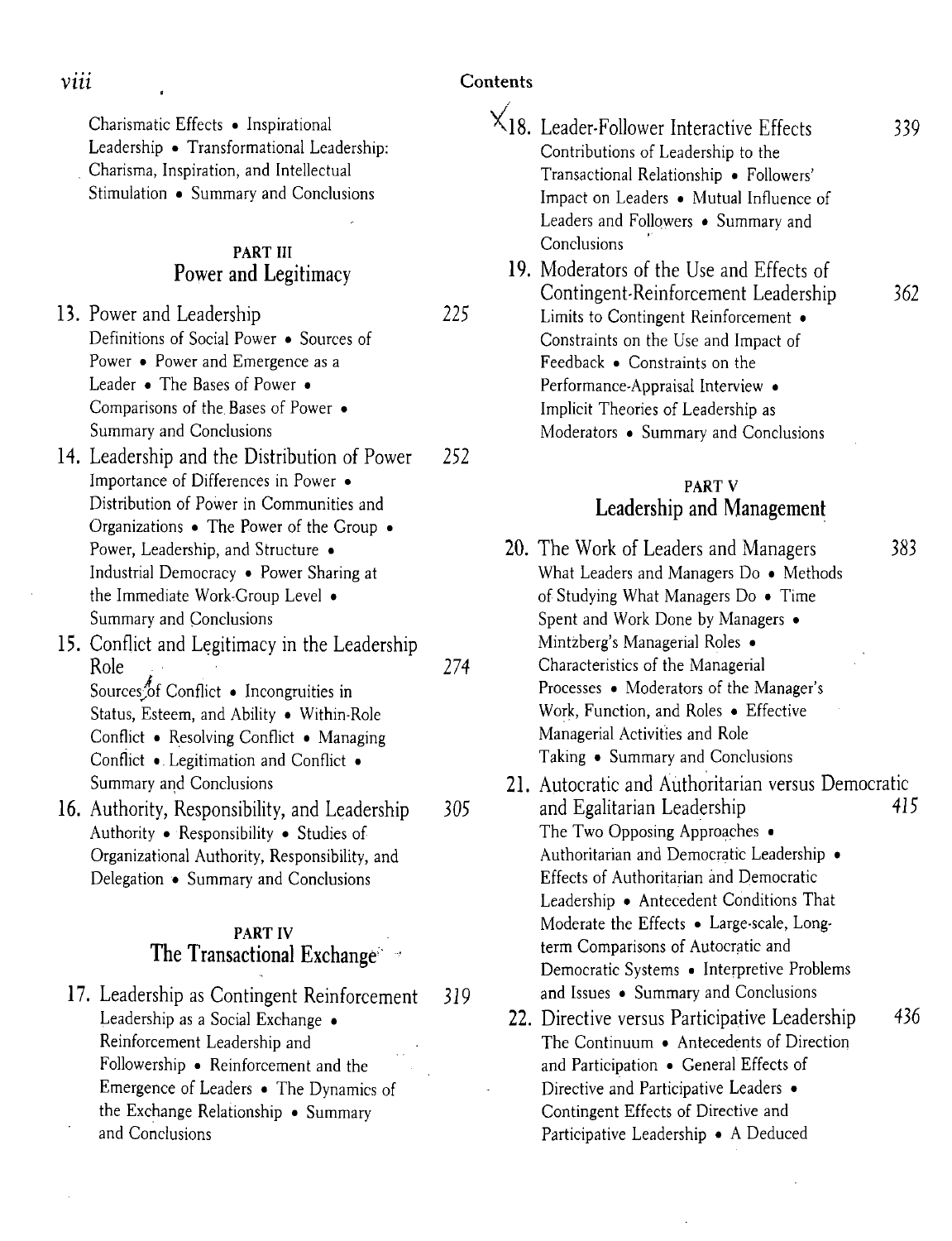Model for Achieving Decision Quality or Subordinate Acceptance • Summary and Conclusions

- **23. Task- versus Relations-Oriented Leadership 473**  Meanings • Antecedents Contributing to Task Orientation and Relations Orientation • General Consequences of Relations-Oriented and Task-Oriented Leadership • Blake and Mouton's Grid Theory • Situational Contingencies Affecting Outcomes • The Hersey-Blanchard Situational Leadership Model • Fiedler's Contingency Model of Leadership • Summary and Conclusions
- **24. Consideration, Initiating Structure, and Related Factors for Describing the Behavior of Leaders** *511*  A Behavioral Approach • Psychometric Properties • Alternative and Additional Scales • Behavioral Descriptions of the Ideal Leaders' Antecedents and Correlates of Consideration and Initiation of Structure • General Effects on Productivity, Satisfaction, and Other Criteria • Contingencies in the Effects  $\delta f$  Consideration and Initiation  $\bullet$ Causal Effects • Summary and Conclusions

**25. Laissez-faire Leadership versus Motivation to**  Manage 544 Relations among Leadership Styles • Laissez-faire Leadership • Motivation to Lead and to Manage • Summary and Conclusions

#### **PART VI Situational Moderators**

**26. Leadership, Environment, and Organization 563**  Leadership Situations • Leadership and the External Environment • Organizations and Leadership • Leadership and Organizational Constraints • Leadership and Organizational Culture • Summary and Conclusions

| 27. Leaders and Their Immediate Groups<br>Importance of the Group . The Group's | 595 |
|---------------------------------------------------------------------------------|-----|
| Development . Effects of Groups on Their                                        |     |
| Leaders . Impact of the Leader on the                                           |     |
| Group's Drive and Cohesiveness . Impact                                         |     |
| of the Leader on the Assembly Bonus                                             |     |
| Effect • Summary and Conclusions                                                |     |
| 28. Leadership, Task, and Technology                                            | 613 |
| The Leader's Competence and the                                                 |     |
| Requirements of Tasks • Important                                               |     |
| Dimensions of Tasks . Path-Goal Theory:                                         |     |
| The Explanation of Task Effects on                                              |     |
| Leadership • Summary and Conclusions                                            |     |
| 29. Stress and Leadership                                                       | 634 |
| The Nature of Stress . A Model of Group                                         |     |
| Responses to Stress . Leadership Under                                          |     |
| Stress . Successful but Not Necessarily                                         |     |
| Effective Leadership . Stress and                                               |     |
| Effectiveness as a Leader •                                                     |     |
| Transformational Leadership and Dealing                                         |     |
| with Stress . Summary and Conclusions                                           |     |
| 30. Space, Networks, Leadership,                                                |     |
| and Its Substitutes                                                             | 658 |
| Importance of Spatial and Social                                                |     |
| Arrangements • Leadership and Physical                                          |     |
| Space • Leadership and Psychological                                            |     |
| Space • Leadership and Psychosocial                                             |     |
| Distance • Networks • Leadership in                                             |     |
| <b>Experimental Communication</b>                                               |     |
| Networks • Substitutes for                                                      |     |
| Leadership • Summary and Conclusions                                            |     |
| 31. Persistence, Transfer, and Succession of                                    |     |
| Leadership                                                                      | 687 |
| Persistence • Transfer of Leadership •                                          |     |
| Succession . Summary and Conclusions                                            |     |

#### **PART VII Diverse Groups**

**32. Women and Leadership**  The Rise in Women Leaders and Managers • Constraints on Opportunities for Leadership • Male-Female Differences in Leadership Potential • Male-Female **707**  *IX*